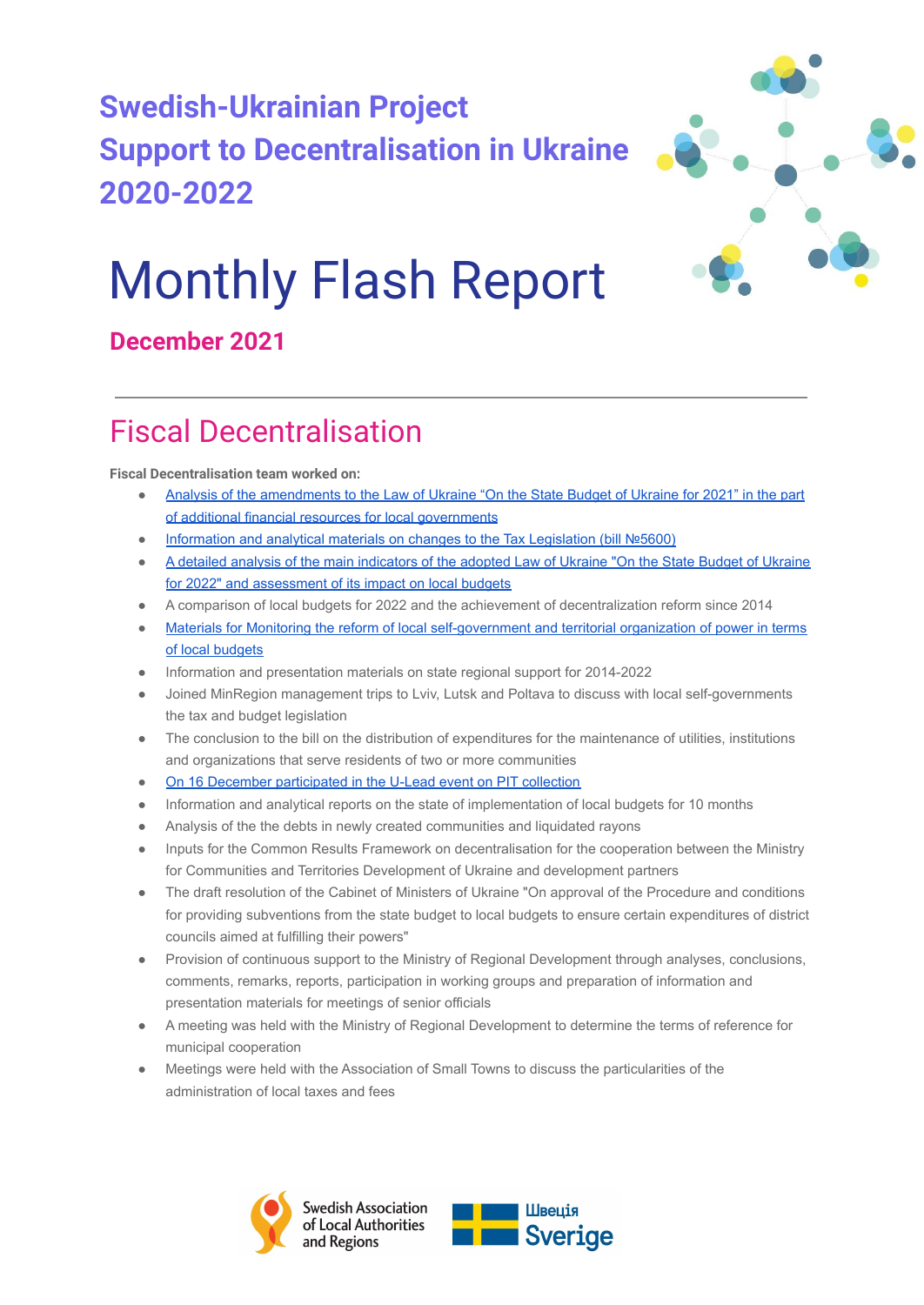# Decentralisation of Education (national level)

#### **During December 2021, the work of the education decentralisation team focused on:**

- Support to the work on preparation of the allocation of the education subvention for the Second Reading of the Budget Law for 2022
	- MS Excel based allocation toolkit (Simulator for allocation of the education grant)
	- Capacity building activities for the MES team (Advanced MS Excel training)
- Recurrent policy advice to the Ministry of Education and Science (MES) and the Institute of Education Analytics regarding the development and implementation of statistical data collection
- Short notes were prepared on:
	- [№ 133 -](http://sklinternational.org.ua/ua/library/) Estimating the Optimization of School Networks
	- [№ 134 -](http://sklinternational.org.ua/ua/library/) Allocation of Education Subvention for 2022: Differences between the First and Second Reading of the Budget Law
- Continued work on education budgeting at local level. Project consultants had numerous discussions with the pilot municipalities (Kyiy, Lyiy, Mariupol) for data collection and first-hand evidence gathering
- [Design of the macros-based tool for generation of individual subvention statements for all territorial](https://mon.gov.ua/ua/ministerstvo/diyalnist/byudzhet-ta-zakupivli/byudzhet/2022-rik/informacijni-dovidki-shodo-rozrahunku-obsyagu-osvitnoyi-subvenciyi-na-2022-rik?fbclid=IwAR0OSYfJFZFqVrk9umPtGT17RwXlpnJ_s_SG1uBxC9-80ujC59RUntxa0G8) [gromadas for each oblast 2022](https://mon.gov.ua/ua/ministerstvo/diyalnist/byudzhet-ta-zakupivli/byudzhet/2022-rik/informacijni-dovidki-shodo-rozrahunku-obsyagu-osvitnoyi-subvenciyi-na-2022-rik?fbclid=IwAR0OSYfJFZFqVrk9umPtGT17RwXlpnJ_s_SG1uBxC9-80ujC59RUntxa0G8)

# Decentralisation of Education (local level)

**The work of the expert team of local education component focused on:**

- [On 8 December, School reform road map presentation. Oleh Fasolia presented the work on upper](https://www.facebook.com/watch/live/?ref=watch_permalink&v=930011797952168) [secondary schools and school networks](https://www.facebook.com/watch/live/?ref=watch_permalink&v=930011797952168)
- On 1 December, an online meeting of trainers on Optimisation Game took place. Both past trainers and future trainers were invited
- [On 7 December, project held a webinar"Optimization causes, challenges and solutions: best practices of](https://www.facebook.com/SKLInternational.org.ua) [local communities"](https://www.facebook.com/SKLInternational.org.ua)
- On 23 December, an online meeting was held with the pilot hromadas to discuss data collection and analysis in preparation for the process of school network optimisation
- [On 14 December, an Optimisation Game based training was held in the Bronykivska pilot hromada in](https://www.facebook.com/SKLInternational.org.ua/posts/2452433641567955) [Zhytomyrska oblast](https://www.facebook.com/SKLInternational.org.ua/posts/2452433641567955) to develop possible scenarios for the development of the school network and to model the reorganisation process
- [On 15-16 December, meetings and game-based training were held with Stryiska hromada of Lvivska](https://www.facebook.com/watch/?v=951679782373260) [oblast](https://www.facebook.com/watch/?v=951679782373260)
- The first round pilot hromadas have been selected from six oblasts Lviv (Strijska hromada), Mykolaiv (Yuzhno-Ukrainska hromada), Poltava (Novi Sanzhari hromada), Kherson (Kalanchatska hromada directly borders Crimea), Rivne (Tarakanivska hromada), Zhytomyr (Bronikivska hromada). Khmilnik hromada (Vinnyts'ka oblast) was added as a potential partner later on as the hromada was considered a particularly valuable case - it comprises territorial units across the borders of two different rayons. On December project experts visited all the pilot hromadas, discussed the plans and signed memorandums of cooperation
- Updating of the country-wide database of contacts of local education managers
- Preparing [new best practice descriptions from hromadas.](http://wiki.sklinternational.org.ua/practice/) By the end of December, the online platform of best practices on education management contained 99 practices on effective management of education on a local level. FIve new practices were added:
	- Interschool Training and Production Complex in Klevan hromada of Rivnens'ka oblast: it is not necessary to change the legal status, to optimize it
	- Optimization: quality educational services equal opportunities for all. Experience of Klevan hromada
	- Development of extracurricular education: the experience of the Klevan hromada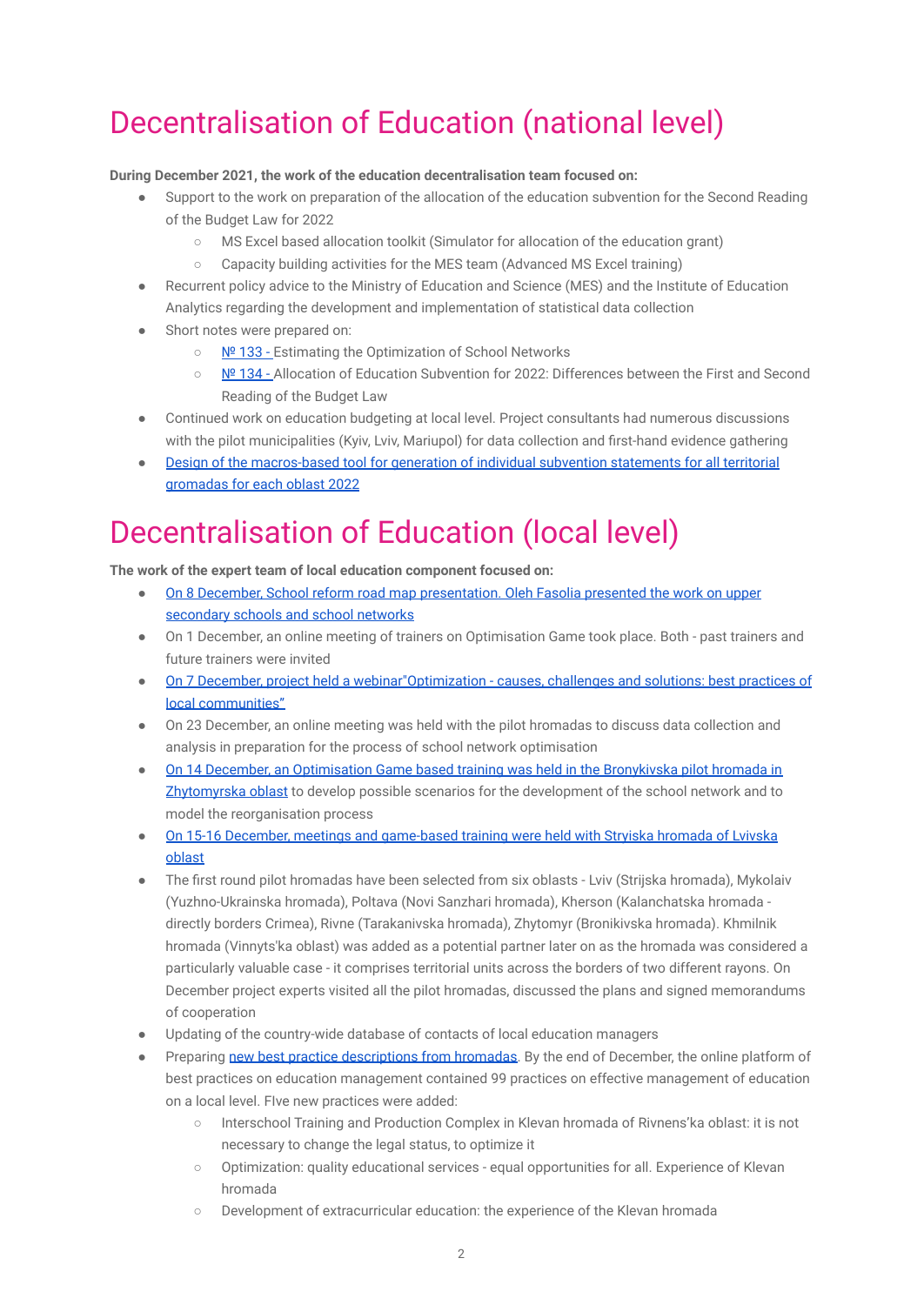○ Optimization: a complex process that brings positive changes. Experience of Brusyliv hromada of Zhytomyrs'ka oblast

○ School Director's election: who initiates, why and how? Experience of Brusyliv community Each good practice record contains a description of the practice, analysis of the problem it aims to resolve, approach taken and results achieved, as well as description of risks, relevant regulatory and legal acts developed by the hromadas. Since the launch of the platform it has been visited 1 056 714 times. All best practices can be downloaded from wiki.sklinternational.org.ua

[Online repository of the products and resources related to education management in local](http://sklinternational.org.ua/ua/%d0%b3%d1%80%d0%b0-%d0%be%d0%bf%d1%82%d0%b8%d0%bc%d1%96%d0%b7%d0%b0%d1%86%d1%96%d1%8f-%d1%88%d0%ba%d1%96%d0%bb%d1%8c%d0%bd%d0%be%d1%97-%d0%bc%d0%b5%d1%80%d0%b5%d0%b6%d1%96-%d1%83-%d0%b3%d1%80%d0%be/) [self-governments.](http://sklinternational.org.ua/ua/%d0%b3%d1%80%d0%b0-%d0%be%d0%bf%d1%82%d0%b8%d0%bc%d1%96%d0%b7%d0%b0%d1%86%d1%96%d1%8f-%d1%88%d0%ba%d1%96%d0%bb%d1%8c%d0%bd%d0%be%d1%97-%d0%bc%d0%b5%d1%80%d0%b5%d0%b6%d1%96-%d1%83-%d0%b3%d1%80%d0%be/) The repository supports the capacity building of the local self-government employees. In December the repository had **3,734** unique visitors and **15,211** number of visits. Four new topics were added to the repository in December:

- Strategy for changes in the network of community education institutions
- Remuneration of teachers
- Implementation of the Moodle platform in the practice of communities
- Reforming the teacher salary system: the experience of Poland
- Setting up of a [Professional network of education](https://www.facebook.com/SKLInternational.org.ua/posts/2416654858479167) managers on profile education, on optimisation issues
- Preparation of the Training for trainers of School Network Optimisation Game
- [Holding online meetings with two pilot hromadas Bronykivs'ka \(Zhytomyrska oblast\) and Stryis'ka](https://www.facebook.com/SKLInternational.org.ua/posts/2430171470460839) [hromada \(Lvivska oblast\)](https://www.facebook.com/SKLInternational.org.ua/posts/2430171470460839)

# Support to the Association of Amalgamated Territorial Communities (AATC)

- [On 14-15 Decembe](https://hromady.org/start-rozrobki-novo%d1%97-strategi%d1%97-vseukra%d1%97nsko%d1%97-asociaci%d1%97-otg/)r, members of the Board of the AATC, representatives of international projects and donors, the SKL International team and the Executive Office of the Association participated in a strategic session to launch the development of a new Strategy of the Association
- [On 16 Decembe](https://hromady.org/22789-2/)r, the team of the executive office of the AATC took part in a meeting of the Kyiv regional branch of the Association: analysis of the results of AATC work in 2021 and AATC work plan for 2022 were discussed
- [On 21 December](https://hromady.org/21-22-grudnya-nacionalna-konferenciya-zhinoche-liderstvo-u-decentralizaci%d1%97-ta-miscevomu-samovryaduvanni/), AATC and project representatives participated in the National Conference "Women's Leadership in Decentralization and Local Self-Government"
- On December 6, representatives of the Association took part in a meeting and interviews with representatives of the Eurasian Department of the OECD
- [On 17 December, an "Informally about important" event for the AATC members discussed international](https://www.facebook.com/watch/live/?ref=watch_permalink&v=191501983122115) [cooperation of local government](https://www.facebook.com/watch/live/?ref=watch_permalink&v=191501983122115)s
- [On 9-10 December, a meeting of the pilot regional teams of the AATC took place in Cherkasy. It was the](https://www.facebook.com/watch/?v=627309811619900) [first mentoring event delivered by the project, the focus of the event was on the planning of the regional](https://www.facebook.com/watch/?v=627309811619900) [team's work](https://www.facebook.com/watch/?v=627309811619900)
- Project experts completed interviews with board members. Altogether 17 interviews were held. The findings from the interviews were summarised in a report and recommendations, which was discussed with the AATC Board on 14-15 December. The interviews confirmed that the regional work shall be the main focus of AATC cooperation with the project in 2022

#### **Project's support to the work of the thematic platforms of the Association**

- **● AATC Legal platform:**
	- On 7-8 December, representatives of the Association took part in the presentation of the results of the sixth annual All-Ukrainian Sociological Survey "Decentralization and Local Government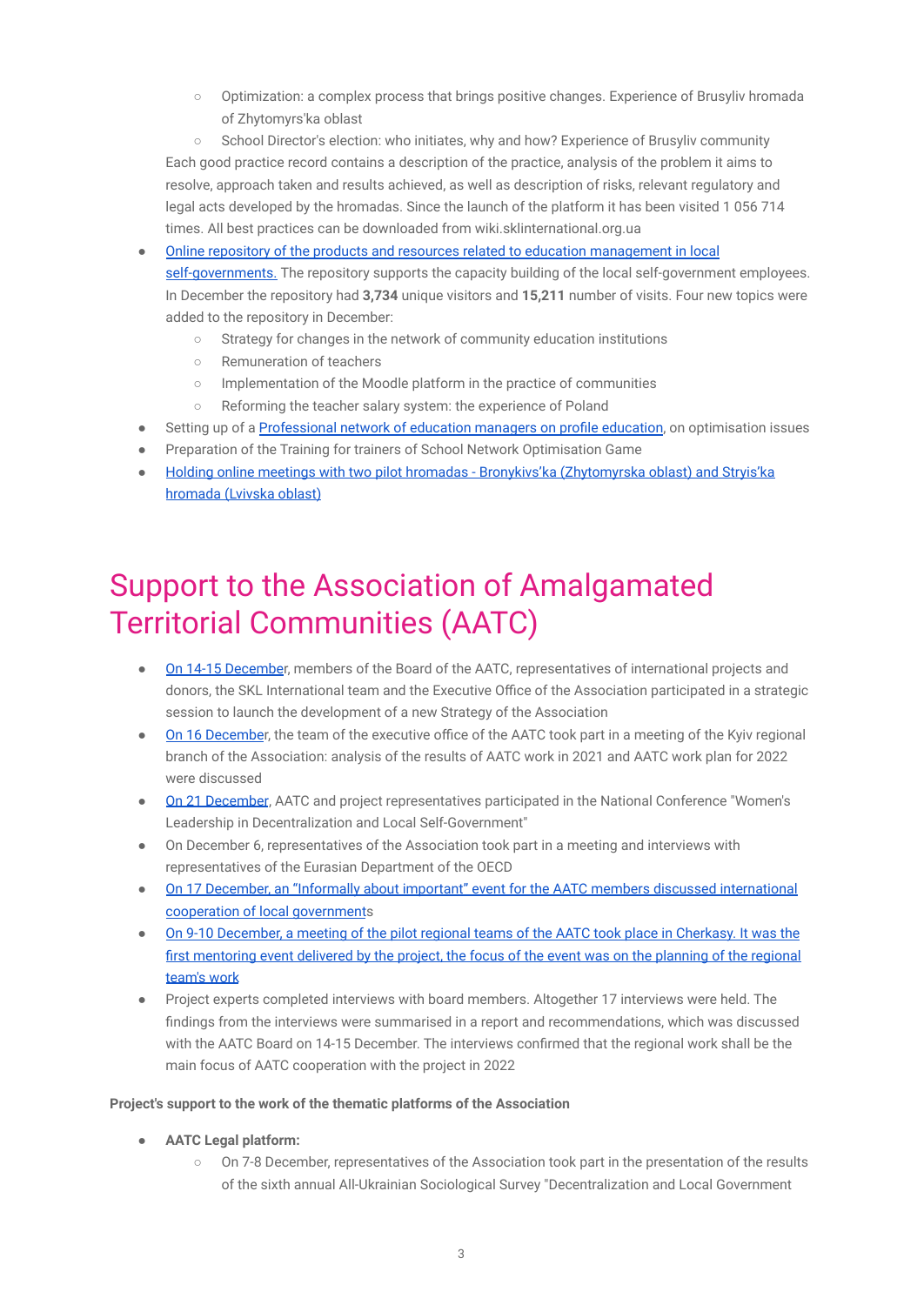Reform", which is traditionally held at the end of the year by the Council of Europe in cooperation with the Ministry of Regional Development.

- Representatives of the Association took part in the HOVERLA round table to discuss the proposed changes to the Constitution of Ukraine.
- Representatives of the Association took part in the meetings of the Committee of the Verkhovna Rada of Ukraine on the Organization of State Power, Local Self-Government, Regional Development and Urban Planning
- Representatives of the Association took part in the meeting of the Working Group of the Verkhovna Rada Committee and All-Ukrainian Associations on the draft Law of Ukraine "On Amendments to the Law of Ukraine" On Associations of Local Governments "on state support for further development of institutional capacity of local government associations"
- Analysis and processing of legal drafts wasperformed on:
	- The draft Law of Ukraine "On Amendments to the Law of Ukraine" On Local Self-Government in Ukraine "on the distribution of powers of local governments in connection with changes in the administrative-territorial structure" (Reg. No. 6281 of 04.11.2021).
	- The draft Law of Ukraine "On Amendments to Certain Legislative Acts on Decentralization and Delimitation of Powers of Local Self-Government Bodies and Executive Bodies in Connection with a Change in the Administrative-Territorial Structure" (Reg. No. 6282 of November 4, 2021).
- AATC Legal Expert prepared letters to the Committee on the Organization of State Power, Local Self-Government of Regional Development and Urban Planning of the Verkhovna Rada of Ukraine No. 0403 and No. 0402 of 24 December 2021 to No. 04-23 / 13-2021 / 361550 of 22 November 2021 and 24 December 2021.

#### ● **AATC platform "Local budgets and finances":**

- The analysis was performed:
	- of the Draft Law of Ukraine "On the State Budget of Ukraine for 2022" submitted by the Cabinet of Ministers to the Verkhovna Rada for the second reading, preparation of the publication
	- On the Law "On the State Budget of Ukraine for 2022" in terms of intergovernmental transfers (grants, subventions) foreseen in 2022 budget, preparation of analytical reports of the OTG Association, publications, mailings to local communities
	- On the Law "On the State Budget of Ukraine for 2021" in terms of subvention for repayment of arrears on the difference in tariffs, preparation of explanatory material for representatives of local communities
- Providing daily consultations to the heads of territorial communities and representatives of local financial bodies on the organization of the budget process in territorial communities

#### ● **AATC Gender platform:**

- [Preparing articles on gender issues](https://hromady.org/category/news-association/)
- A number of online meetings were held in order to plan integration of gender component in activities of the project for 2022 within such components: "Fiscal Decentralization", "Education at the local level", "AATC", "Work with Parliament"
- Information on the AATC website on the analysis of decentralization reform in Ukraine in terms of gender equality and human rights-based approach (based on the presentation of the NGO "Center for Public Initiatives" Sumy Region Intelligence" jointly with UN Women) was prepared
- [On 21-22 December, a joint AATC and UN Women conference "Women's Leadership in](https://hromady.org/21-22-grudnya-nacionalna-konferenciya-zhinoche-liderstvo-u-decentralizaci%D1%97-ta-miscevomu-samovryaduvanni/) [Decentralization and Local Self-Government" was delivered. 150 participants attended the](https://hromady.org/21-22-grudnya-nacionalna-konferenciya-zhinoche-liderstvo-u-decentralizaci%D1%97-ta-miscevomu-samovryaduvanni/) event, out of them 140 women and 10 men. A conference resolution and information on [conference for the AATC website](https://hromady.org/21-22-grudnya-nacionalna-konferenciya-zhinoche-liderstvo-u-decentralizaci%D1%97-ta-miscevomu-samovryaduvanni/) were prepared